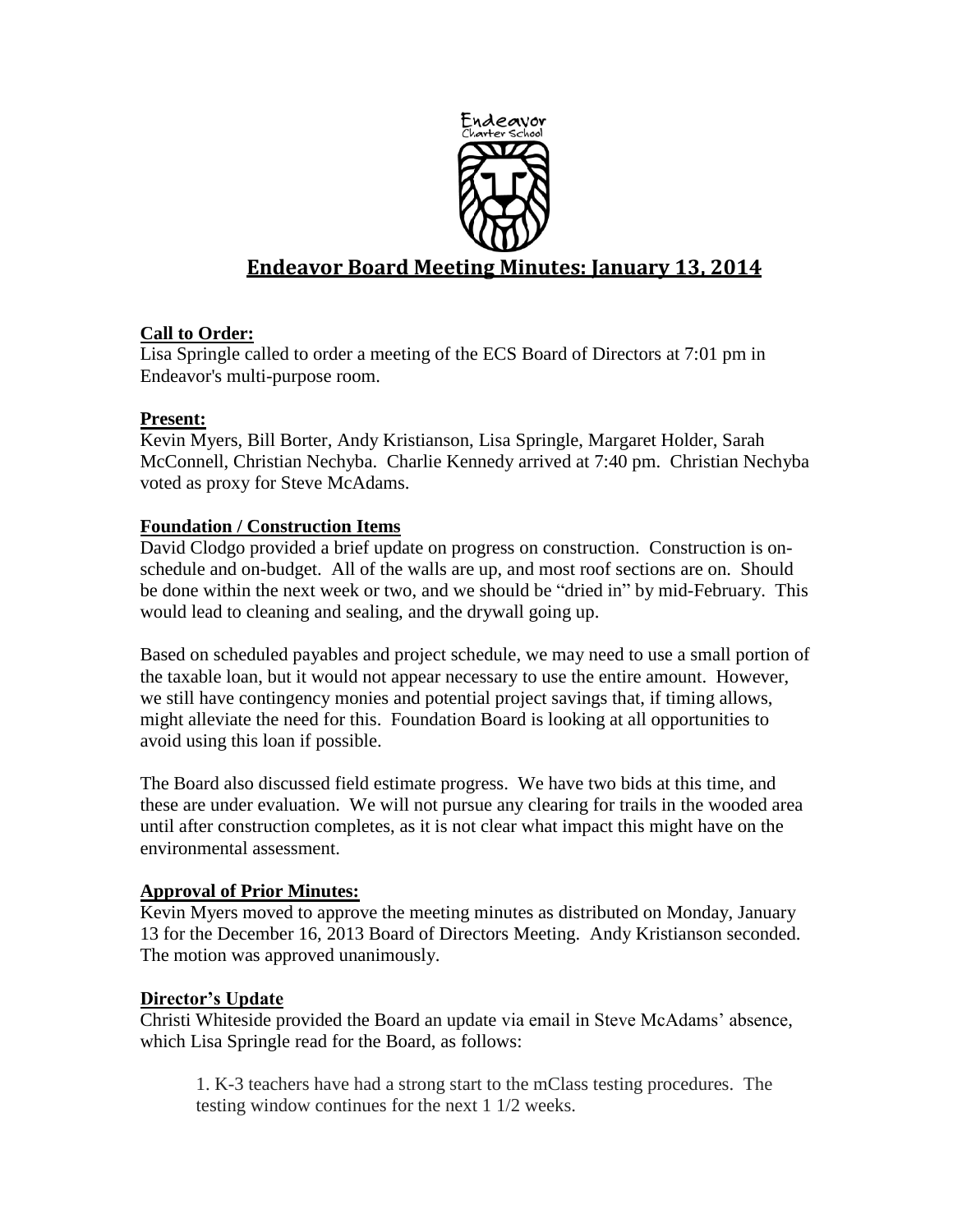2. The planned sub for 8th grade math maternity leave took a permanent position elsewhere. There are several additional candidates - one interviewed on Friday and 2 today. We are hoping to make an offer by Friday.

3. All three teachers going on maternity leave are progressing well with sub plans.

4. Tina is pursuing a moving company who has expressed interest in moving the current school for a drastically reduced rate in exchange for advertising to our community.

5. The Fine Arts team was featured in the newspaper in December after completing a service project with gr. 4-6 students benefiting animals.

6. The office has finished scanning and shredding all old student records in prep. for the move.

7. Public Open House will be Feb. 1 from 9-11:00. Board, Foundation, and PAWS representation is needed.

8. We have been selected to participate in a national test - NAEP- for our 8th graders. As a school, we don't have a choice about participating, but individual families can opt their children out. ECS will receive no data specific to our students. Families will receive no data specific to their kids. Our results will simply be incorporated into the national data.

Kevin Myers will follow-up with administration on the offer for move assistance and what a 'drastically reduced rate' and 'advertising to our community' entails. Lisa Springle will follow-up with administration on the agenda for the open house and need for Board participation.

## **Treasurer's Report:**

Bill Borter provided the update. Current balance as of 12/31/2013 is \$897,781.88. We are currently showing a surplus for the year, in part because of loan payments that have not been needed at this time. There are quite a few line items with 85% or more budget remaining, and Bill will follow-up in preparation for February's report on the outlook against those items.

The Board discussed the on-going issue of under-allocation due to absences during the first 20 days of school. Bill will follow-up with administration on potential to reclaim excused absences as it is not clear that this action was closed. We will also clarify the total under-allocation and how this is calculated.

## **Transportation Parent Survey Results**

Sarah McConnell took the Board through the responses. There were 185 total responses. Of the respondents, the vast majority plan to return.

The Bus was not an overwhelming yes  $-47\%$  definitely not, and 29% probably not. However, there are respondents strongly in favor. Charlie Kennedy will continue to follow-up on these options as a result, getting estimates for potentially fewer than the 65 riders in the current estimates. In addition, car pool from the current location was not desired much at all. Again, however, there are 59 respondents in favor, however, so it may be viable for those families.